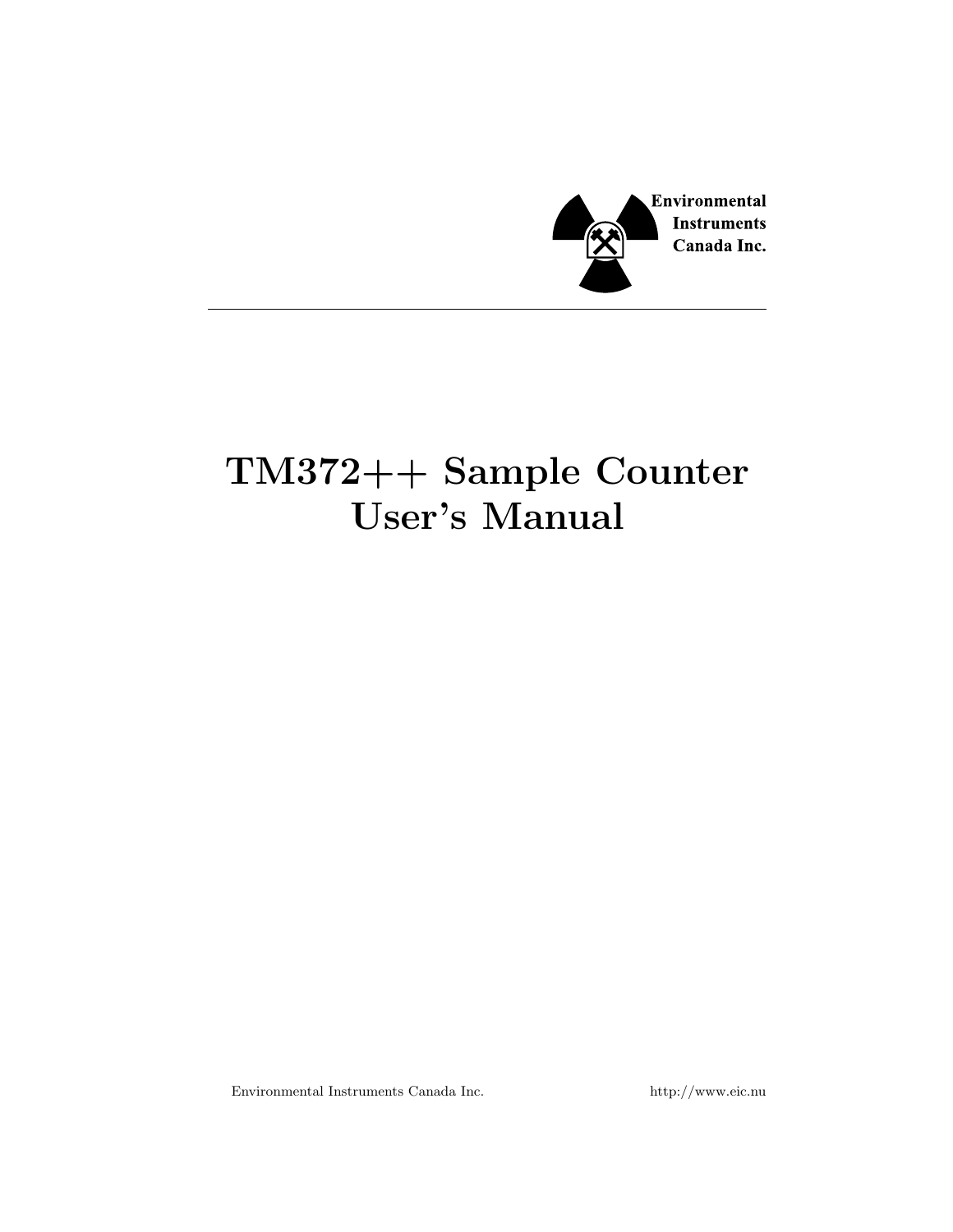# **Contents**

| 1                       | Overview of Device<br>$\bf{2}$ |                                                                                               |                |  |  |
|-------------------------|--------------------------------|-----------------------------------------------------------------------------------------------|----------------|--|--|
|                         | 1.1                            |                                                                                               | $\overline{2}$ |  |  |
|                         | 1.2                            | $Specifications \ldots \ldots \ldots \ldots \ldots \ldots \ldots \ldots \ldots \ldots \ldots$ | 3              |  |  |
| $\mathbf{2}$            | Components<br>$\boldsymbol{4}$ |                                                                                               |                |  |  |
|                         | 2.1                            |                                                                                               | $\overline{4}$ |  |  |
|                         | 2.2                            |                                                                                               | $\overline{5}$ |  |  |
|                         | 2.3                            |                                                                                               | 6              |  |  |
|                         | 2.4                            |                                                                                               | 6              |  |  |
|                         | 2.5                            |                                                                                               | $\overline{7}$ |  |  |
| 3                       | Operation<br>9                 |                                                                                               |                |  |  |
|                         | 3.1                            |                                                                                               | 9              |  |  |
|                         | 3.2                            |                                                                                               | 9              |  |  |
|                         | 3.3                            |                                                                                               | 10             |  |  |
|                         | 3.4                            |                                                                                               | 11             |  |  |
|                         | 3.5                            | Performing an Automatic Rolle Sequence                                                        | 12             |  |  |
|                         | 3.6                            |                                                                                               | 13             |  |  |
|                         | 3.7                            |                                                                                               | 13             |  |  |
|                         | 3.8                            |                                                                                               | 13             |  |  |
|                         | 3.9                            |                                                                                               | 13             |  |  |
|                         | 3.10                           |                                                                                               | 14             |  |  |
|                         |                                |                                                                                               | 14             |  |  |
| $\overline{\mathbf{4}}$ | Detector<br>15                 |                                                                                               |                |  |  |
|                         | 4.1                            |                                                                                               | 15             |  |  |
| 5                       | Reference<br>16                |                                                                                               |                |  |  |
|                         | 5.1                            |                                                                                               | 16             |  |  |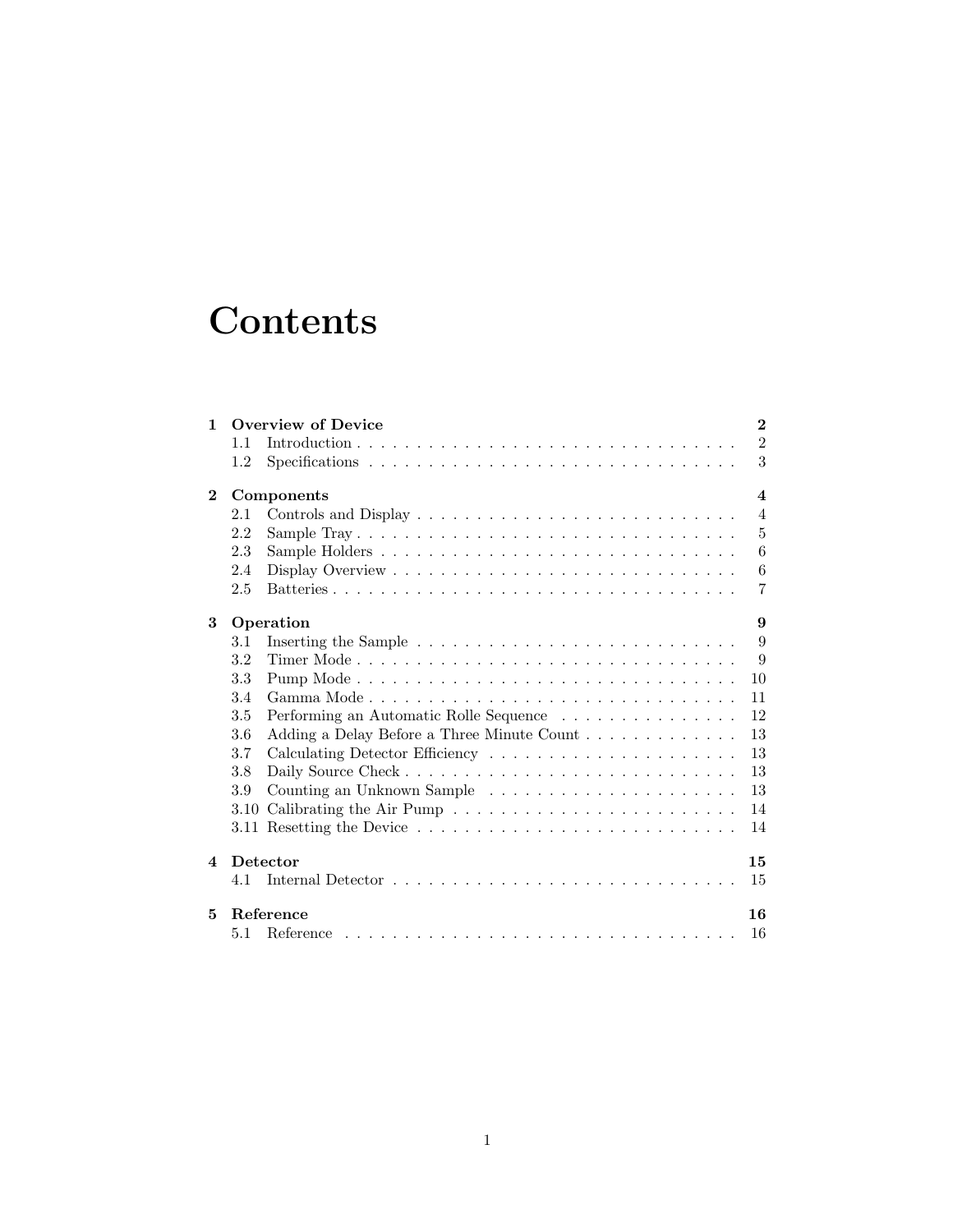## <span id="page-2-0"></span>Overview of Device

### <span id="page-2-1"></span>1.1 Introduction

The TM372++ is both an ALPHA and GAMMA counter equipped with both a foil type open zinc sulphide detector and Geiger counter. The foil type detector is inexpensive, readily obtainable and is easily replaced. The alpha particles are measured by using a photomultiplier tube to count the number of scintillations caused by alpha particles striking the zinc sulphide. The gamma rays are detected using a Geiger-Muller tube.

A sample tray opens near the bottom of the instrument into which a sample holder may be placed. The sample holders can accommodate membrane filter samples of 25mm, 37mm, or 47mm diameter.

The following sections describe the device itself as well as the procedures required to determine detector efficiency and measure the activity of a sample.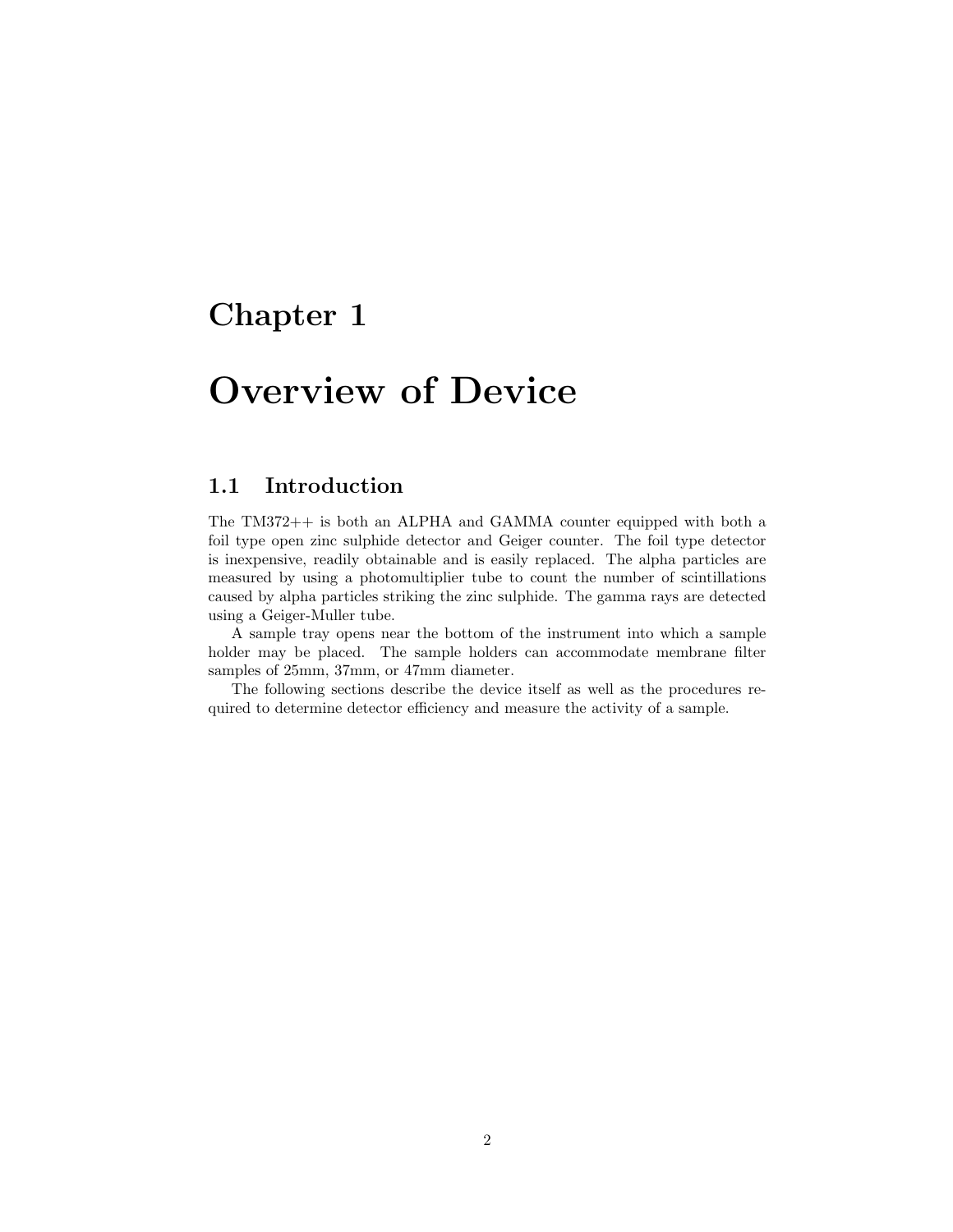### <span id="page-3-0"></span>1.2 Specifications

| ALPHA COUNTING DETECTOR   | $2"$ (50mm) diameter zinc sulphide open foil.                                                                                                                                                                             |  |
|---------------------------|---------------------------------------------------------------------------------------------------------------------------------------------------------------------------------------------------------------------------|--|
| <b>PHOTOMULTIPLIER</b>    | <b>B38B01W</b>                                                                                                                                                                                                            |  |
| <b>GAMMA DETECTOR</b>     | LND 71322                                                                                                                                                                                                                 |  |
| <b>BATTERY SUPPLY</b>     | Five size AA NiMH rechargeable batteries.                                                                                                                                                                                 |  |
| BATTERY LIFE (per charge) | Aproximately 15-20 hours, depending on num-<br>ber of digits displayed and time that pump is<br>run.                                                                                                                      |  |
| <b>BATTERY CHARGER</b>    | 9V 660mA externally connected charger,<br>CSA approved. 16 hours charging time.<br>Batteries should be charged once a month if<br>left idle. Only use the charger supplied with<br>this instrument.                       |  |
| TIME BASE                 | Crystal controlled clock oscillator.                                                                                                                                                                                      |  |
| <b>HIGH VOLTAGE</b>       | Nominally 450-1000V. Adjustable.                                                                                                                                                                                          |  |
| <b>DIMENSIONS</b>         | Basic instrument: $21.6 \text{ cm } (8.5")$ w x $10.8 \text{ cm}$<br>$(4.25^{\circ})d \times 19$ cm $(7.5^{\circ})$ h<br>With leather case: $24.8$ cm $(9.75)$ <sup>w</sup> x 11.4 cm<br>$(4.5")d \times 20.3$ cm $(8")h$ |  |
| WEIGHT                    | Basic instrument: 2.2 kg(5 lbs)<br>With leather case: $3.2 \text{ kg}(7 \text{ lbs})$                                                                                                                                     |  |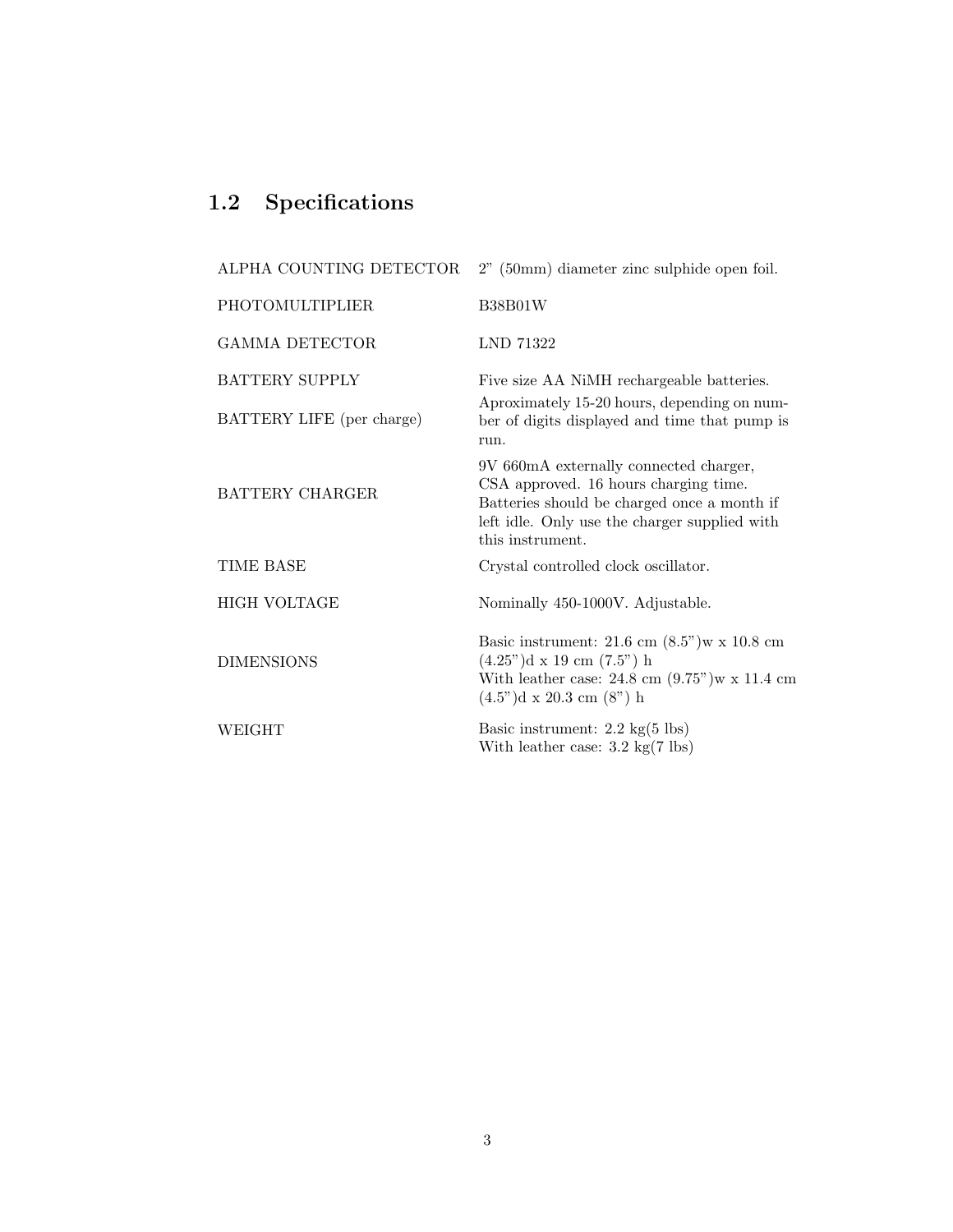# <span id="page-4-0"></span>Components

### <span id="page-4-1"></span>2.1 Controls and Display

An overview of the front face plate controls is given in [Figure 2.1.](#page-4-2)



<span id="page-4-2"></span>Figure 2.1: Front Plate Controls

- 1. Main Display
- 2. Charger Jack and Cover
- 3. Pump Connector / Air Intake
- 4. Air Exhaust
- 5. Start Button
- 6. Stop Button
- 7. Gamma Button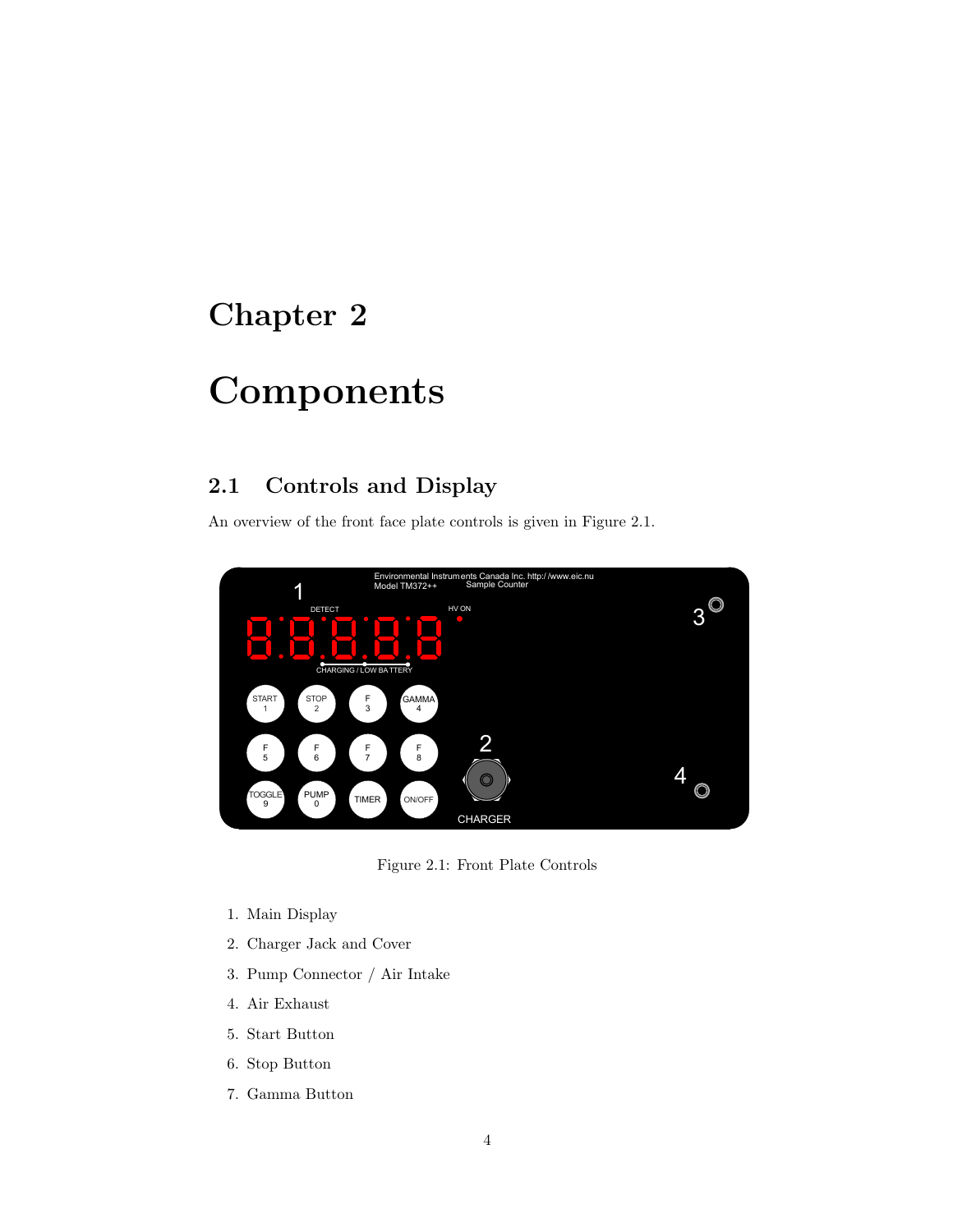- 8. F8 Pump Flow Rate Button
- 9. Toggle Button
- 10. Pump Button
- 11. Timer Button
- 12. On/Off Button
- Main Display: A five digit L.E.D. display where the alpha counts, gamma counts, or a time is displayed. An overview is given in [section 2.4](#page-6-1)
- Charger Jack and Cover: The TM372++ runs off of internal rechargeable batteries. The batteries may be recharged by connecting the supplied charger to this jack. See [section 2.5](#page-7-0) for more information.
- Pump Connector / Air Intake: The open faced filter holder should be connected to this when collecting samples with the pump. When calibrating the pump, the calibration device should be connected to this port.
- Air Exhaust: The exhaust air from the pump exits through here.
- Start Button: This button starts the alpha count, gamma count, or the pump.
- Stop Button: Stops the count or pump.
- Gamma Button: Used to enter/exit Gamma mode.
- F8 Pump Flow Rate Button: Once a time has been entered for which the pump will run, this button can be used to enter a desired flow rate for the pump.
- Toggle Button: In Timer mode this button is used to briefly toggle the display to show either the pre-set time that the user has entered or the elapsed time on the count, depending on whether or not the device is counting at the moment the button is pressed. In Gamma mode it is used to toggle between a short and a long gamma reading average. It is also used to enter a mode in which a rolle sequence can be automatically performed.
- Pump Button: Used to enter Pump mode.
- Timer Button: Used to enter a time for which the TM372++ will count or accept a flow rate.
- On/Off Button: Turns the device on or off. NOTE: This button must be held for two seconds in order to turn the power off.

### <span id="page-5-0"></span>2.2 Sample Tray

The sample tray is located on the back of the device near the bottom. The sample is held in the sample holder, which drops into the recess in the sample tray. To count a sample, withdraw the tray, insert the sample as outlined in [section 3.1,](#page-9-1) close the tray, and start the counting cycle as described in [section 3.2.](#page-9-2)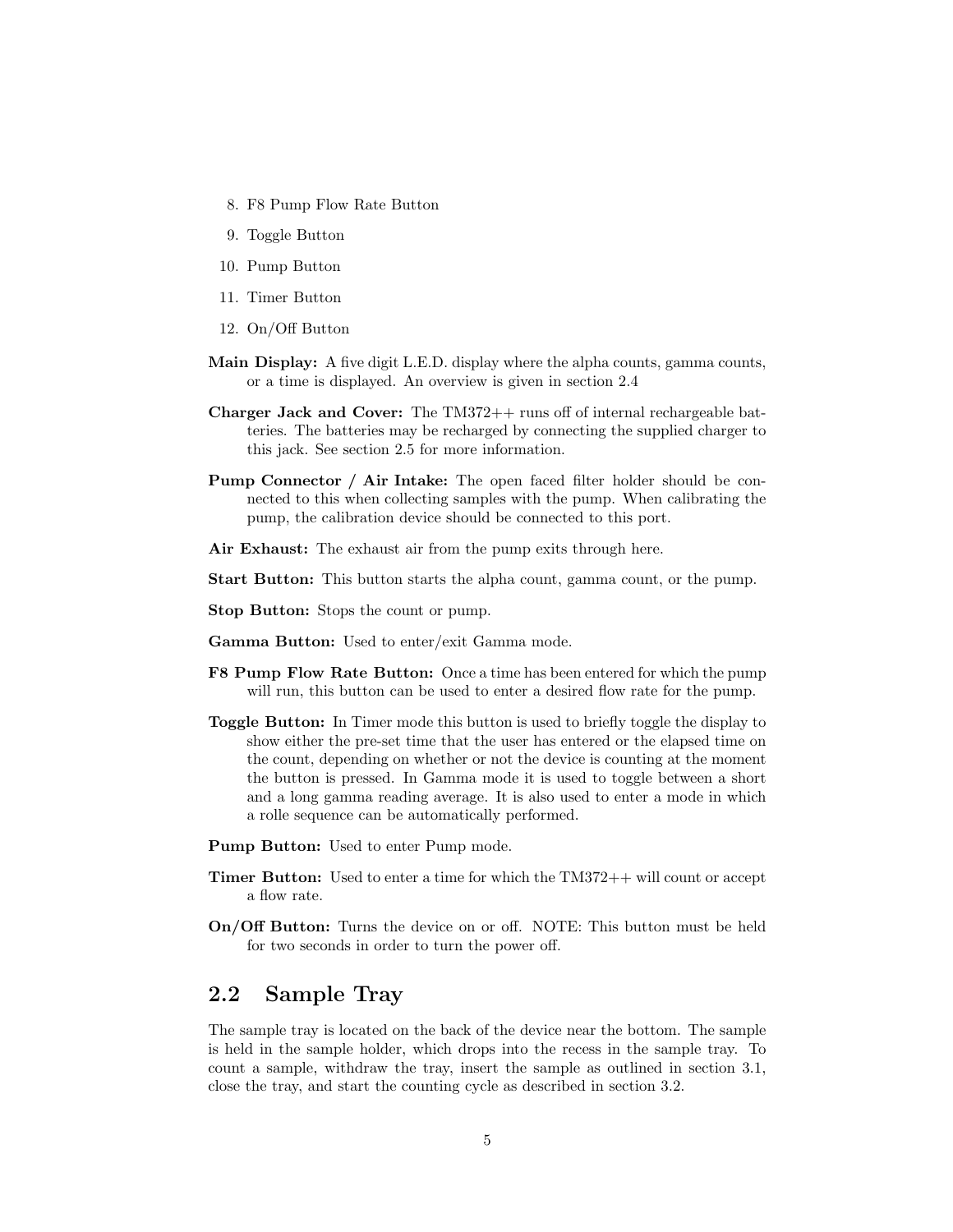#### <span id="page-6-0"></span>2.3 Sample Holders

Three 2 part sample holders are supplied with the TM372++ for membrane filter samples of 25 mm, 37 mm, and 47 mm diameter. Alpha emitting calibration sources are calibrated for either  $2\pi$  or  $4\pi$  geometry, and the active diameter is usually less than the diameter of the disc.

When the membrane filter sample is inserted in the 2 piece holder assembly it is secured around the edge, masking a portion of the filter from alpha particle activity. The region that is masked is a ring of about 1 mm thickness around the outside edge of the sample. This means, for example, that the active area of a 25 mm diameter sample would be the area within a 23 mm diameter. This, however, will not adversely affect the activity reading because the outer edge is essentially inactive.

### <span id="page-6-1"></span>2.4 Display Overview

The display consist of five 7-segment digits and nine indicator LEDs. The following figure gives a summary of what each of the LEDs indicate. Each indicator will be described in more detail in the following sections.



Figure 2.2: A summary of indicator LED functions

While counting in Timer mode, a value will be displayed using either five digits or three digits and an exponent. For numbers less than 100 000, five digits are used; see [Figure 2.3.](#page-6-2) For numbers greater than 99 999, three digits and an exponent are used; see [Figure 2.4.](#page-7-1)

<span id="page-6-2"></span>

Figure 2.3: An example of the display reading 19864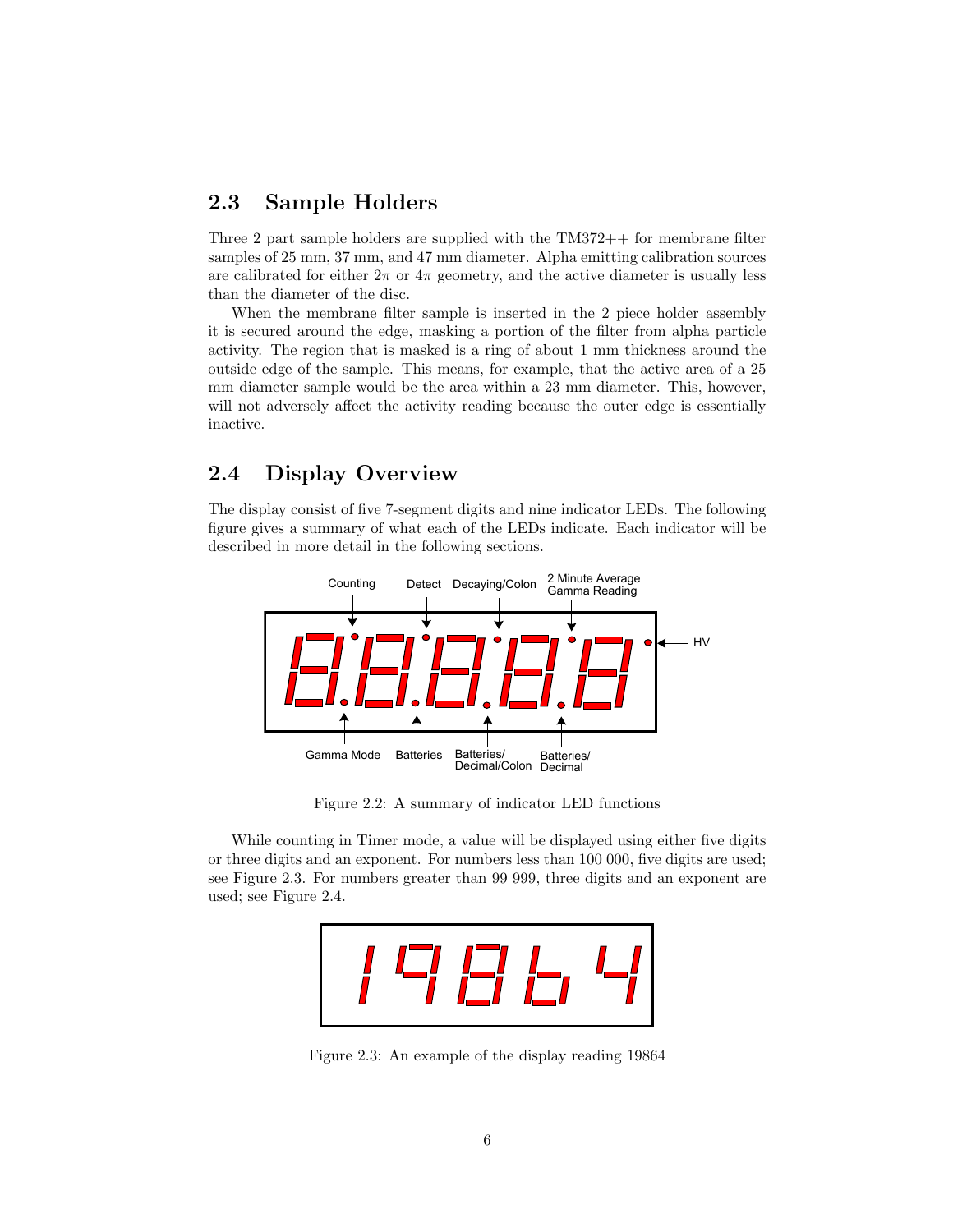| <u>any</u> |  |
|------------|--|
|------------|--|

<span id="page-7-1"></span>Figure 2.4: An example of the display reading  $123 \times 10^4$ 

When the device detects either an alpha particle or a gamma ray, an LED at the top of the display will briefly illuminate to show that it has registered a count, as shown in [Figure 2.5.](#page-7-2)

$$
T\subseteq T\subseteq T
$$

<span id="page-7-2"></span>Figure 2.5: Registering a Count

#### <span id="page-7-0"></span>2.5 Batteries

The instrument is equipped with 5 size AA NiMH rechargeable batteries, located inside the instrument. These batteries should not need to be replaced during normal operation.

When the terminal voltage of the batteries drops below a certain threshold, the three low battery indicator lights will flash; see [Figure 2.6.](#page-7-3) The instrument will continue to function for one or two hours after this level is reached without deterioration of performance, permitting the operator to conclude his/her tests.



<span id="page-7-3"></span>Figure 2.6: Low Battery Indicator

Once depleted, the batteries will need to be charged for 16 hours to restore full charge. To charge the batteries, plug the supplied charger into an electrical outlet (Only the charger supplied with the instrument should be used), remove the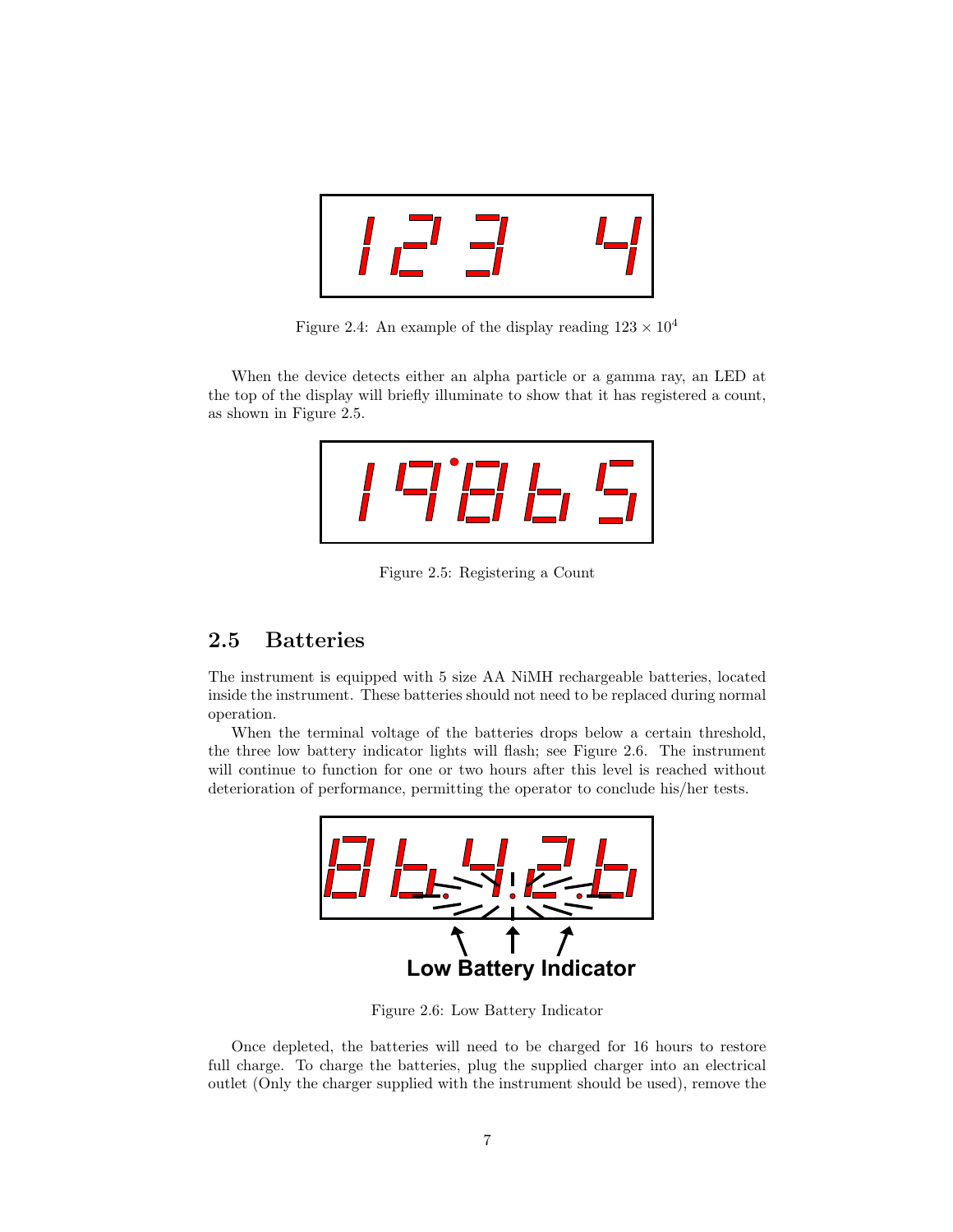cover from the charger jack, and insert the end of the charger (see [Figure 2.1](#page-4-2) for the location of the charger jack). When the batteries are charging the three center decimal points should be illuminated; see [Figure 2.7.](#page-8-0) If the charger is plugged in before the batteries become low, the device will not charge the batteries until they do become low. The device will automatically stop charging after 16 hours have elapsed.

NOTE: The batteries will not charge properly if the pump is being run at the same time. Ensure that the pump is not running before charging the batteries.



<span id="page-8-0"></span>Figure 2.7: Charging Indicator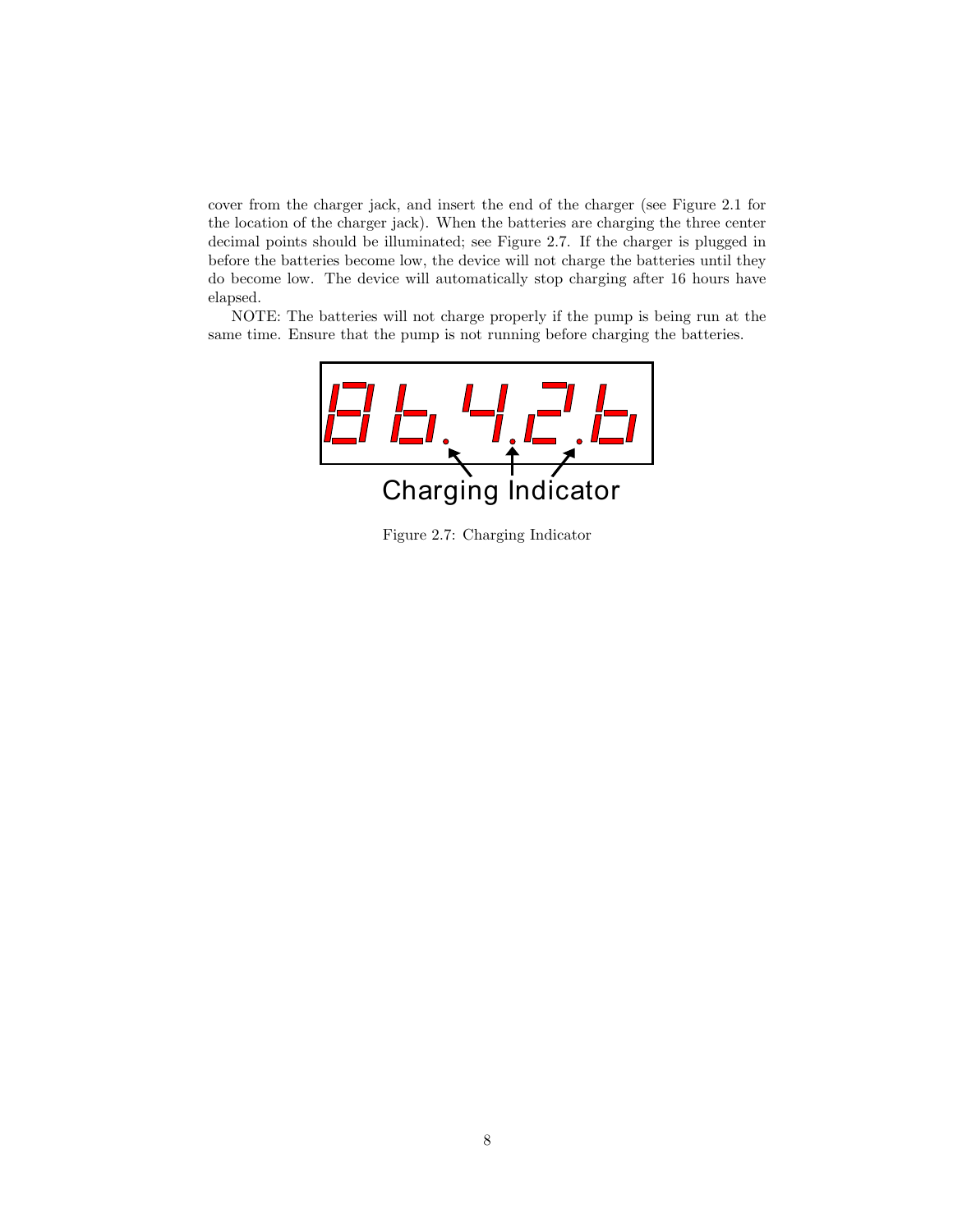# <span id="page-9-0"></span>**Operation**

This section describes the operation of the TM372++ and the calibration of the instrument for counting radioactivity in a prepared sample.

For information on preparation of samples or interpretation of results, see reference [section 5.1.](#page-16-1)

#### <span id="page-9-1"></span>3.1 Inserting the Sample

To insert a sample in the 2 piece holder, remove the sample holder assembly from the tray. A hole in the tray facilitates this. Reinstall the base piece with its smaller diameter located in the hole in the tray. Center the filter sample on the base surface, place the ring over the top with the smooth surface facing up, and close the sample tray.

It is not usually necessary to switch the instrument off when changing samples. Some light may be reflected into the detector area when the tray is open, but the light seal will be restored when the tray is fully closed.

The effectiveness of this seal may be checked from time to time by counting for a period of time when no source or sample is installed in the instrument. A light leak will show up by causing many counts to be registered. Note, however, that the proper sensitivity settings must be established beforehand. A light leak should not be confused with luminescence of the detector after exposure to light or the background noise counts that may be 1 count per minute or less.

#### <span id="page-9-2"></span>3.2 Timer Mode

If you have been using the device in one of the other modes of operation and wish to enter Timer mode, you will first need to turn off the power by pressing and holding the  $\lfloor ON/OFF \rfloor$  button for two seconds. Turn the power on again with the same button then press the  $\vert$  TIMER  $\vert$  button. Enter the time (in mmm:ss format) that you would like to count for using the number pad, then press the  $\boxed{\textbf{TIMER}}$  button again. If you made a mistake, you may repeat this same procedure to enter a new time. The maximum time that you may enter is 999:59.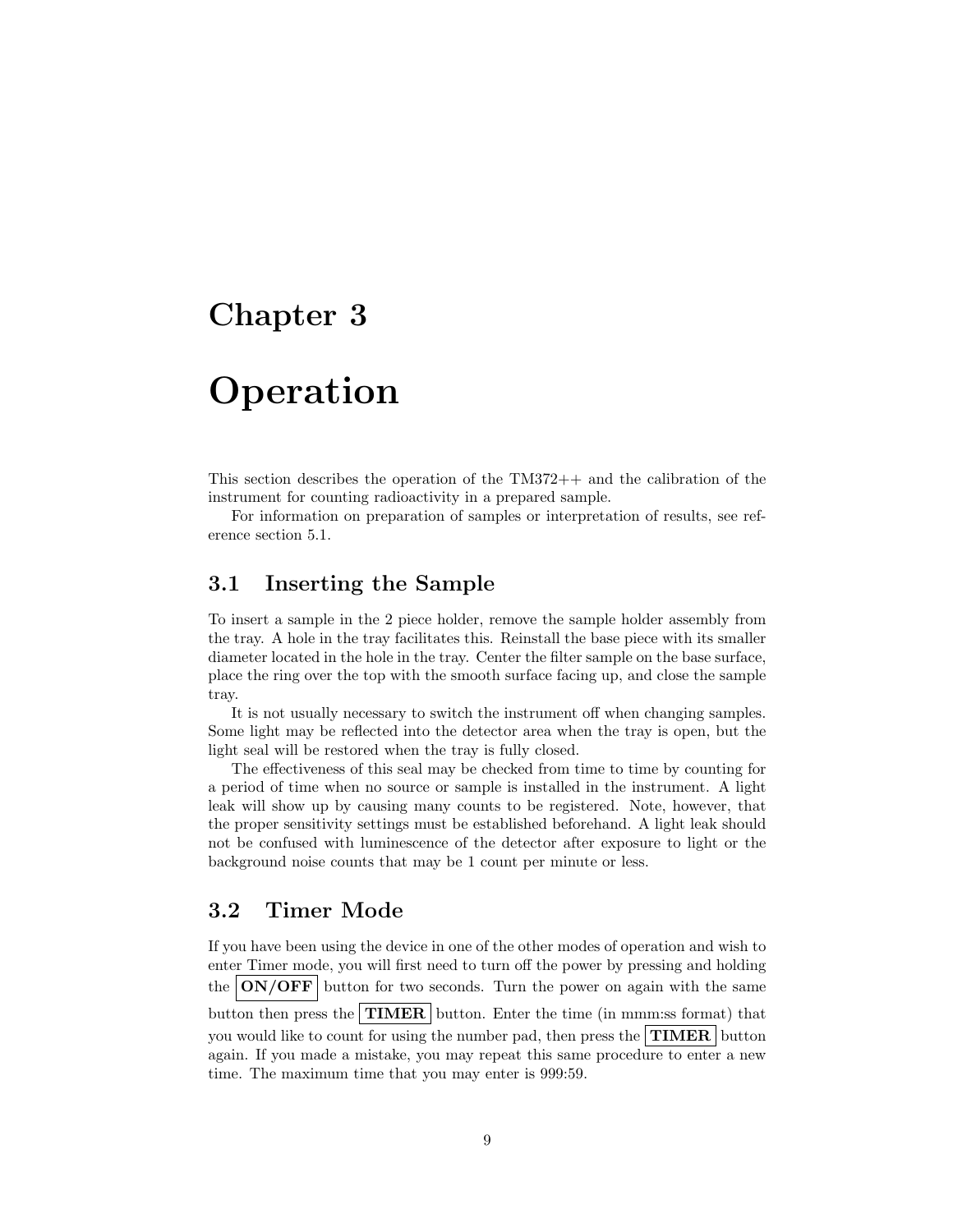To start the count, press the  $START$  button. A LED beside the digit on the far left of the display will illuminate indicating that the device is counting. The count stops when either the preset time has elapsed or the  $STOP$  button is pressed.

By default, the gross counts are shown on the main display, but to briefly display the time remaining, press the  $\text{TOGGLE}$  button. The display will change to show the time remaining in mmm:ss format for a few seconds before automatically switching back to display the gross counts. This button may also be used before the count has started or after the count has finished to display the pre-set time that has been entered. An overview of the display is shown in [Figure 3.1.](#page-10-1)



<span id="page-10-1"></span>Figure 3.1: Counting Display Indicator

The Timer count mode has an upper display limit of  $167 \times 10^5 \text{counts}$ . Once this limit has been reached the display will read  $167 \times 10^5$  and no further counts will be registered.

#### <span id="page-10-0"></span>3.3 Pump Mode

Pump mode is used for obtaining filter samples. The time that the pump runs and the flow rate are both adjustable.

Start by connecting a filter holder to the supplied 3/8" clear tubing. Connect the other end of this tubing to the pump connector / air intake port on the  $TM372++$ , if this is not already done.

If you have been using the device in one of the other modes of operation and wish to enter Pump mode, you will first need to turn off the power by pressing the  $\text{ON}/\text{OFF}$  button for two seconds. Turn the power on again with the same button then press the **PUMP** button. An "P" will appear in the center of the display, indicating that the device is in Pump mode.

Before you start the pump, you must enter a time for which it will run. To enter a time, press the **TIMER** button, enter a time (in mmm:ss format) using the number pad, and press the **TIMER** button again. If you have made a mistake entering the time, repeat this same procedure to enter a new time.

By default, the flow rate of the pump is set to 2.2L/min, but can be set to any flow rate between  $1.0L/min$  and  $2.3L/min$ . If you would like to adjust it, first ensure that you have already entered a time for which to run the pump, then press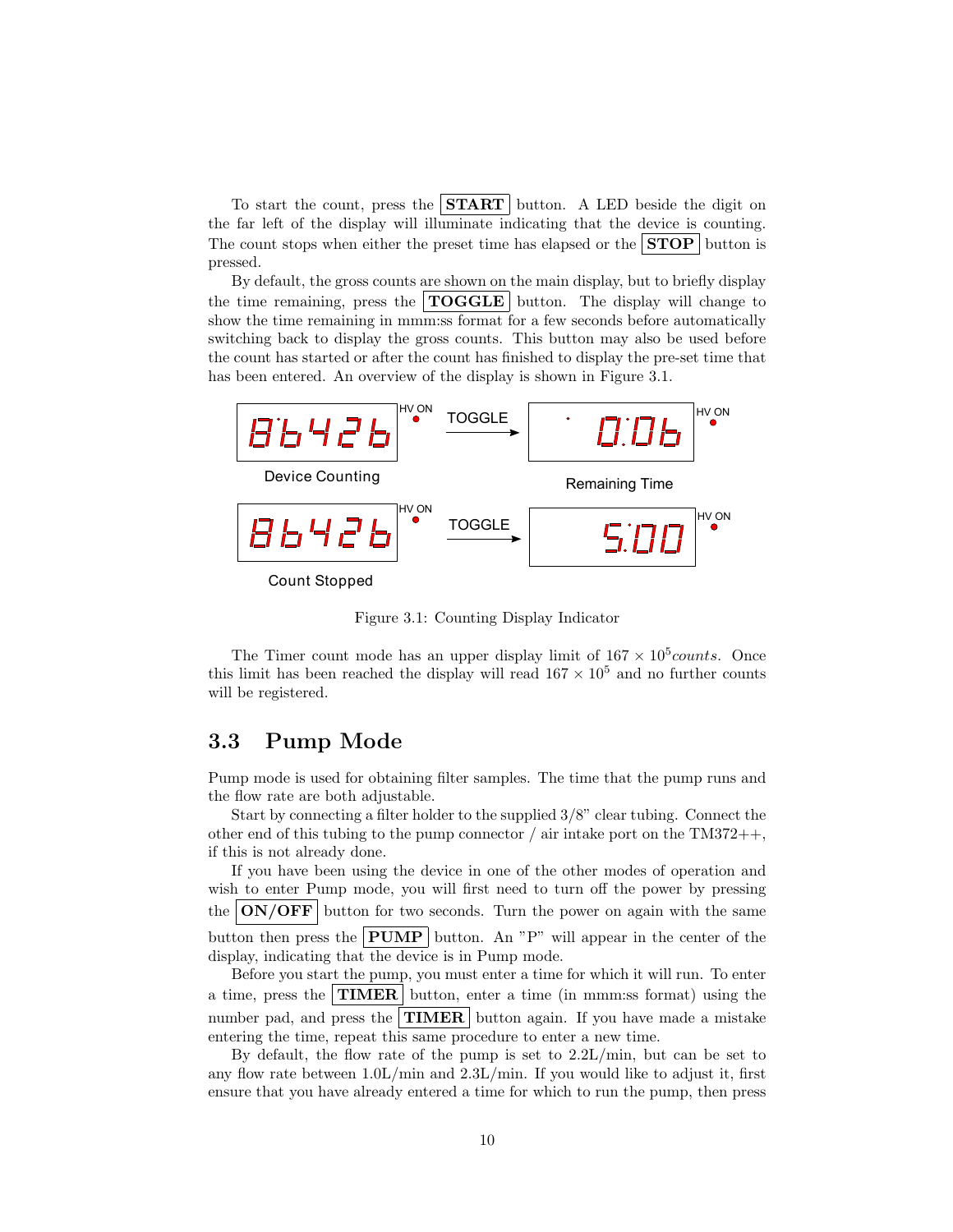the  $\mathbf{F8}$  button. Enter a flow rate (with one decimal place) using the keypad, and press the **TIMER** button to accept this flow rate. If you have made a mistake, repeat this procedure to enter a new flow rate. Note that only a flow rate within the acceptable range may be entered and the flow rate can only be changed while the pump is not running.

The pump is turned on by pressing the  $START$  button. The pump will run until either the preset time has elapsed or the  $STOP$  button is pressed. To briefly display the time remaining, press the  $\text{TOGGLE}$  button. The display will change to show the time remaining in mmm:ss format for a few seconds before automatically switching back to display an "P". This button may also be used before the count has started or after the count has finished to display the pre-set time that has been entered. While the pump is running the high voltage indicator light will also be illuminated, as shown in [Figure 3.2.](#page-11-1)



<span id="page-11-1"></span>Figure 3.2: Pump Mode Display

#### <span id="page-11-0"></span>3.4 Gamma Mode

Gamma mode can be run concurrently with either Timer or Pump modes. To count gamma radiation detected by the internal Geiger-Muller tube, press the **GAMMA** button. An indicator LED in the bottom left corner of the display will illuminate to show that the device is in Gamma mode. See [Figure 3.3.](#page-12-1) The previous mode of operation will run in the background. Pressing the  $\mathbf{GAMMA}$ button again will return to the previous mode and set Gamma mode to run in the background.

The display will, by default, show a six second average reading that is updated every two seconds. The units of measurement used in Gamma mode are  $\mu Sv/h$ . The range of effective doses displayed is 0.22  $\mu$ Sv/h to 99999  $\mu$ Sv/h.

If you wish to obtain an average gamma reading over the previous two minutes, press the TOGGLE button. An indicator LED in the top right corner of the display will illuminate to indicate that a two minute average is being displayed. See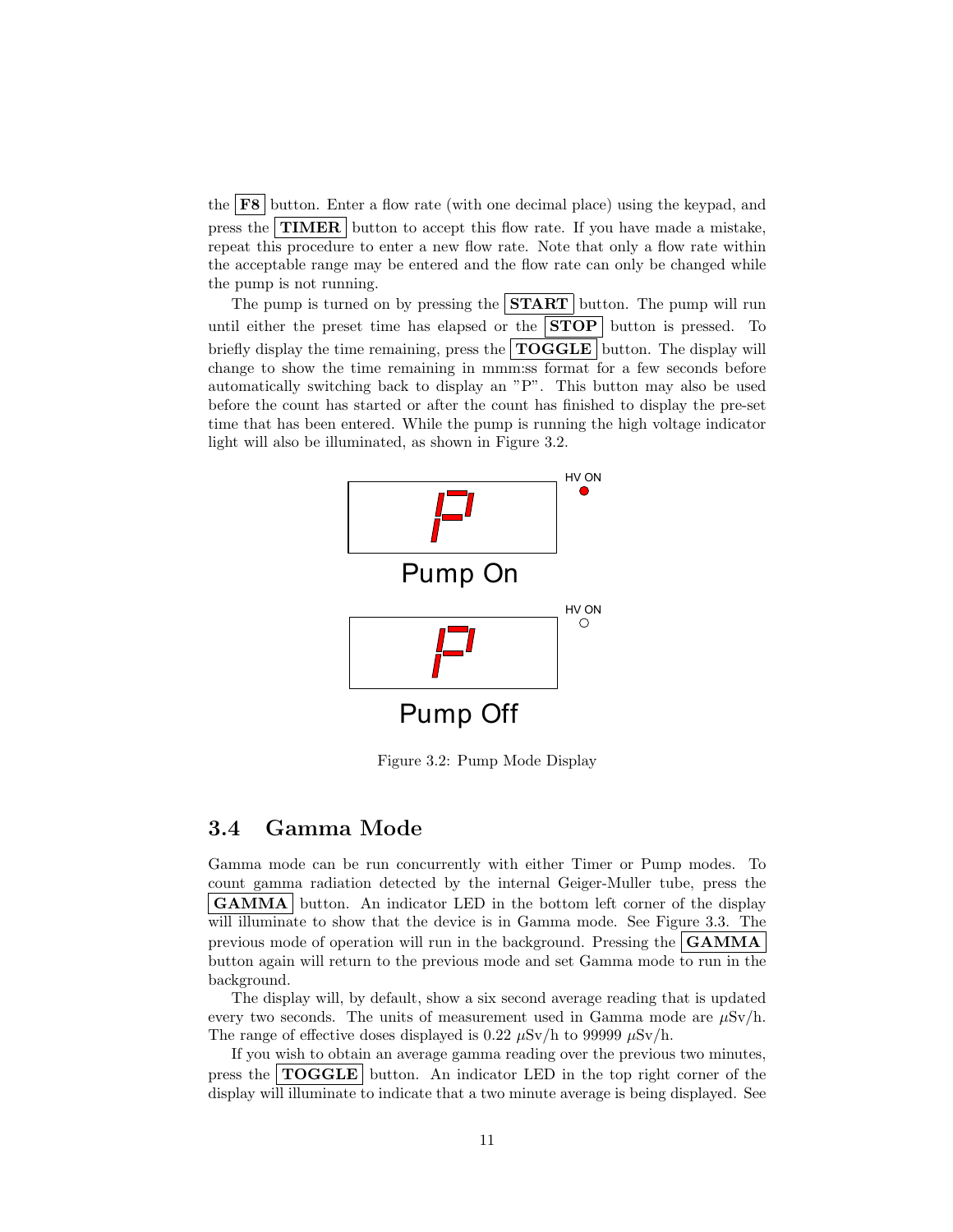[Figure 3.3.](#page-12-1) Note that if the TM372++ has not been recording gamma radiation for at least two minutes, this displayed average will be the average reading since beginning the gamma measurements. The range of effective doses displayed in this mode is 0.01  $\mu$ Sv/h to 99999  $\mu$ Sv/h.



<span id="page-12-1"></span>Figure 3.3: The display showing a two minute average reading of 1.84  $\mu$ Sv/h while Timer mode is running

If you wish to stop the gamma radiation measurements, press the  $STOP$ button. To restart the measurements, press the  $START$  button.

#### <span id="page-12-0"></span>3.5 Performing an Automatic Rolle Sequence

The TM372++ has the ability to automatically time a Rolle sequence. If you have been using the device in one of the other modes of operation, you will first need to turn off the device and turn it back on using the  $\vert ON/OFF \vert$  button. Pressing the

TOGGLE button will enter a mode in which a rolle sequence can be performed using either the keypad or a Bluetooth enabled device. To begin a Rolle sequence, first insert a filter in the open faced filter holder and ensure that it is connected to the pump connector on the TM372++. Press the  $|\text{Start}|$  button to begin the sequence.

The pump will run for 5 minutes before automatically stopping. Once the pump has stopped, an indicator LED beside the digit second from the right on the display will illuminate to indicate that the sample is now decaying for 7 minutes. This is shown in [Figure 3.4.](#page-12-2) During this 7 minutes, the user must remove the sample from the filter holder and place it in the sample tray.



<span id="page-12-2"></span>Figure 3.4: Sample Decay Indicator for Rolle Sequence

When the 7 minutes has elapsed, the  $TM372++$  will begin counting alpha particles for 3 minutes, as indicated by the same LED used to indicate counting in Timer mode (See [section 3.2\)](#page-9-2).

Multiple Rolle sequences may be run at the same time. As long as the pump is not already running, placing another filter sample in the open faced filter holder and pressing the  $\text{Start}$  button will begin a new sequence.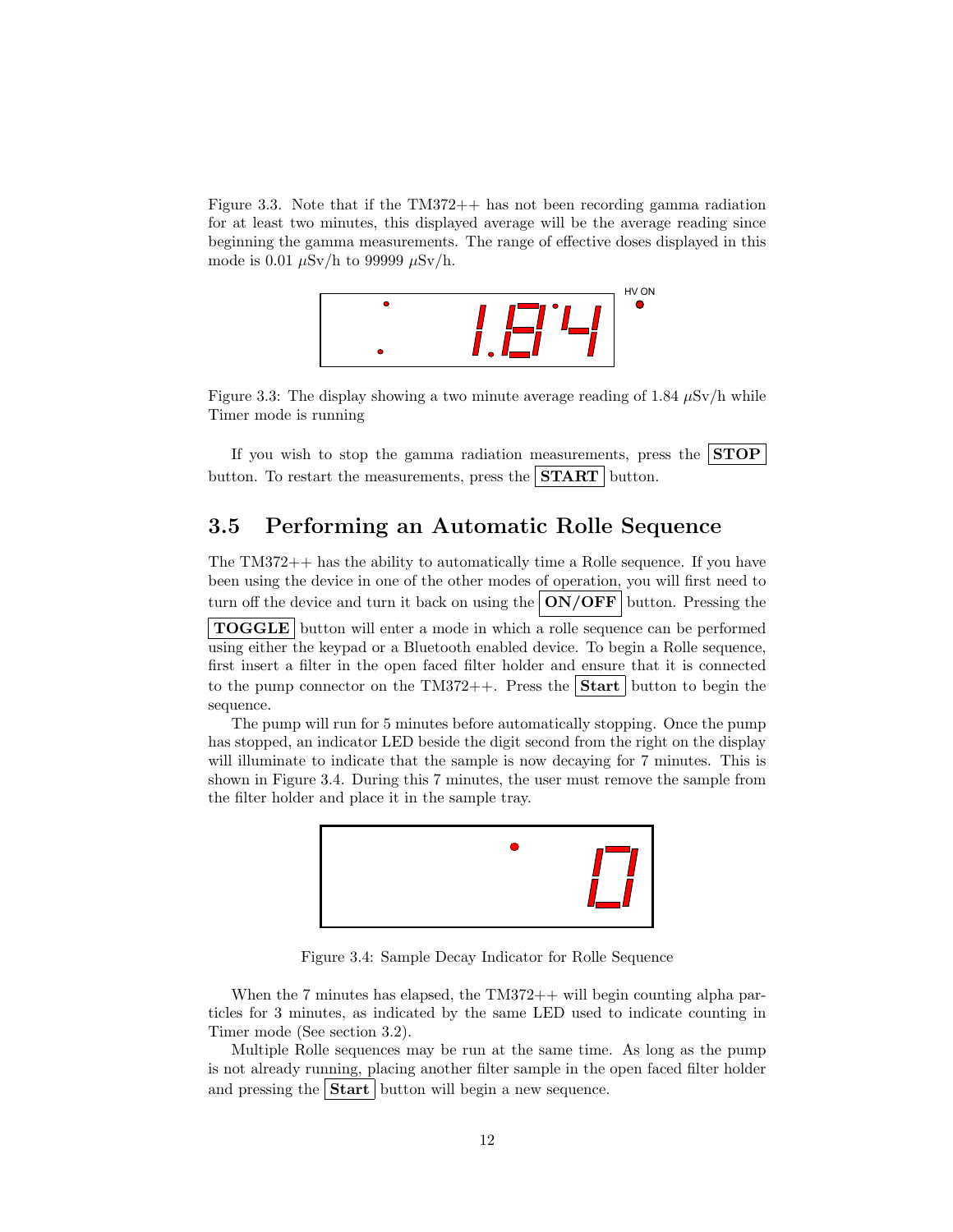#### <span id="page-13-0"></span>3.6 Adding a Delay Before a Three Minute Count

A delay can be added before the TM372++ records a 3 minute count. This delay can be set from 0 to 7 minutes, but the count length that follows this delay will always be 3 minutes. The delay can only be added when the device is in the same mode as that in which an automatic Rolle sequence can be done. See [section 3.5](#page-12-0) for how to enter this mode.

A delay is set by pressing the  $\text{Timer}$  button and then entering the time in mmm:ss format. If a time greater than 7 minutes is entered, the delay will be set to 7 minutes. Press the Timer button again to set the entered time. Repeat this to enter a different time. The delay and successive 3 minute count is started by pressing the  $\overline{\phantom{a}}$  F5 button.

#### <span id="page-13-1"></span>3.7 Calculating Detector Efficiency

This procedure should be carried out once per year, or as required by local regulations. With the standard source properly placed in the sample tray, count for a sufficiently long period of time to obtain at least 10,000 counts and then convert this to counts per minute (C.P.M.). By knowing the disintegrations per minute (D.P.M.) of the standard source, the detection efficiency may be calculated:

> $\%$  detection efficiency  $= \frac{100 \times C.P.M.$  (determined above) D.P.M. (as given for standard)

This figure will vary slightly with the detector, but a typical value is approximately 43%.

The efficiency achieved is not as important as the accuracy and reproducibility of the efficiency value. This value will remain constant as long as the instrument settings are not changed or the detector damaged.

#### <span id="page-13-2"></span>3.8 Daily Source Check

This procedure should be carried out at the beginning of each working day. Insert the check source into the sample changer. Count for 1 to 3 minutes. The result should be within 20% of the nominal value of the source. Remove the source from the sample changer IMMEDIATELY after doing the source check.

#### <span id="page-13-3"></span>3.9 Counting an Unknown Sample

The unknown sample may now be inserted in the 2 piece holder assembly as described in [section 3.1.](#page-9-1)

Enter a suitable pre-set time, for example 3 minutes, and note the counts accumulated during the time period. Divide by the counting time to convert this to C.P.M. By knowing the detection efficiency, a D.P.M. figure for the unknown may be obtained: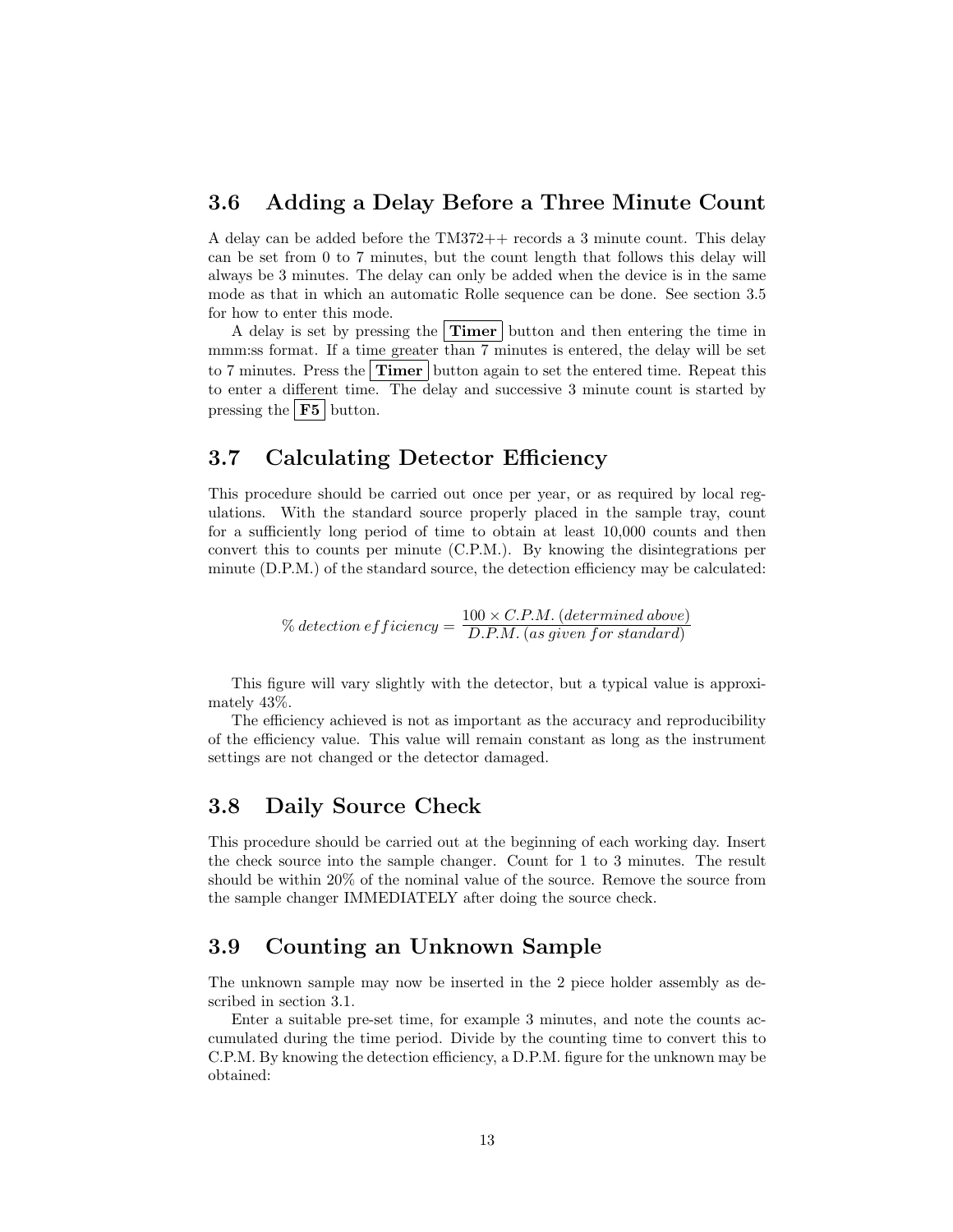$$
D.P.M. (unknown) = \frac{100 \times C.P.M. (of unknown)}{\% detection efficiency}
$$

Due to the random nature of radiation, a steady or constant rate of detection is not possible. The rate of occurrence will vary from the average by an amount equal to the square root of the counts, 65% of the time. Therefore, a count of 100 will be accurate to  $\pm$  10 counts, or 10%; a count of 1000 will be accurate to  $\pm$  33 counts, or 3%; and a count of 10,000 will give a 1% accuracy.

#### <span id="page-14-0"></span>3.10 Calibrating the Air Pump

To test the air flow rate of the internal pump, start by connecting the supplied  $3/8$ " clear air tube to the pump connector / air intake port on the TM372++. Then connect the other end of this tube to the exhaust port of a flow calibrator (e.g. Gilibrator). Connect the open faced filter holder to the intake port of the flow calibrator with another piece of 3/8" clear tubing.

Use the procedure in [section 3.3](#page-10-0) to enter various flow rates and running the pump. Use the flow calibrator to ensure that the pump is running at the desired flow rates.

#### <span id="page-14-1"></span>3.11 Resetting the Device

If, for any reason, the device becomes unresponsive, the following should be done to reset it:

- 1. Unscrew the cap on the charger jack.
- 2. Insert the reset key into the charger jack.
- 3. Wait 10 seconds, OR until the display goes black.
- 4. Remove the reset key.
- 5. Turn power back on.

If the device is still unresponsive, contact Environmental Instruments Canada for further assistance.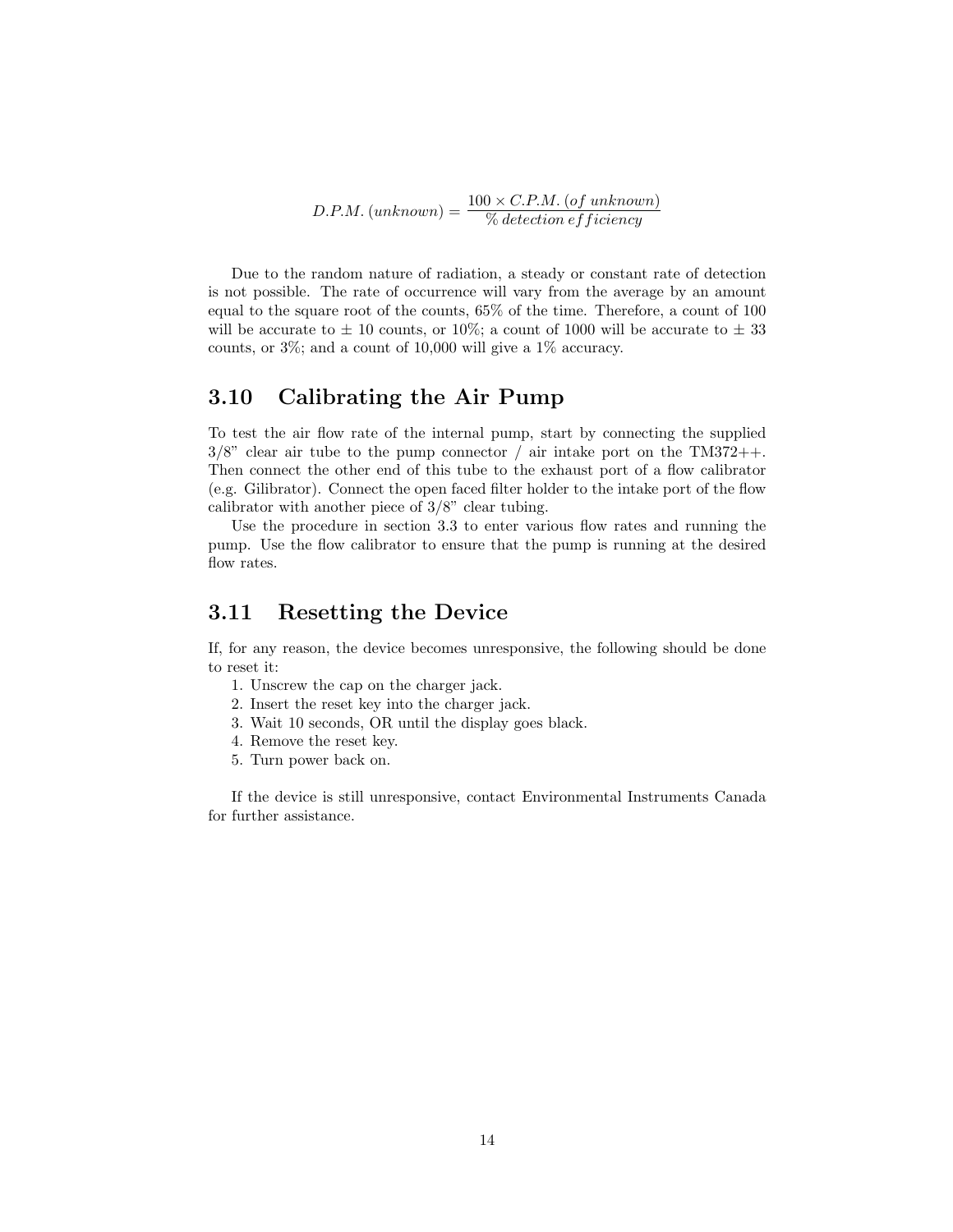## <span id="page-15-0"></span>Detector

#### <span id="page-15-1"></span>4.1 Internal Detector

Do not work in an area where bare fluorescent tubes (without plastic cover) are used. Exposing the ZnS detector to UV light will cause the background reading to be elevated for about a day.

Detectors will need to be changed if they are damaged or become contaminated with radioactivity from the sample. Routine efficiency tests should indicate if the surface of the alpha detector has been scratched or damaged. High background readings will indicate surface contamination.